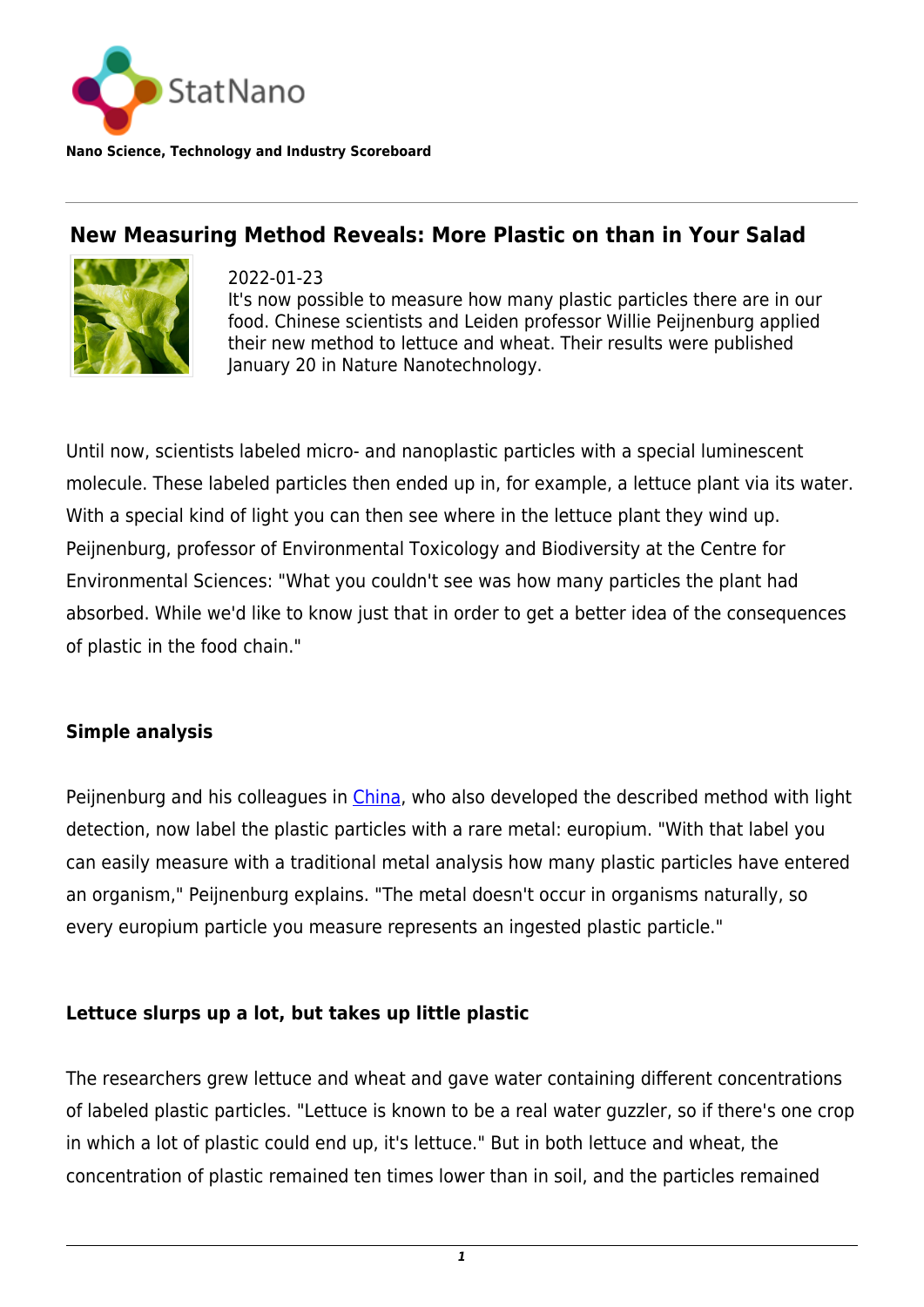mainly attached to the roots. "Only a small number of particles end up in the edible parts, and that applies only to the very smallest particles," says the environmental toxicologist.

He continues: "There is much more plastic on the food than in it. In allotment gardens here in Leiden I see how the gardeners protect their crops with a layer of plastic against cold or vermin. Particles of these end up on the crop, just like, for example, from packaging or from the air. Proper washing is the only thing you can do about it, even though that doesn't get rid of everything either.

## **Mapping out the entire food chain**

With the new, relatively simple method, researchers can now determine in the lab for all crops and also for the rest of the food chain how much plastic they absorb at certain concentrations in water or soil. Peijnenburg: "We are already working on this, for example with insects that we feed to fish or mice."

## **Is plastic in our food a problem?**

It is not known to what extent the plastic in and on our food is a problem for us. "That's a follow-up step in researching plastic in the food chain," says Peijnenburg. He is also concerned with regulations on plastics. "Plastics are polymers, in other words long chains of molecules, and on that basis they are exempted from regulation altogether. Something the industry has somehow managed, to the dismay of scientists."

## **Plastic should not be an exception**

On this topic, Peijnenburg is working with Esther Kentin, a lecturer in Environmental Law at the Leiden Institute of Metajuridica. She does legal research on regulation and legislation with students and life scientists. Peijnenburg: "We don't want this exceptional position anymore that plastic currently has. Regulation should be the same as for other substances, such as nanoparticles and all the substances that we now regard as worrying."